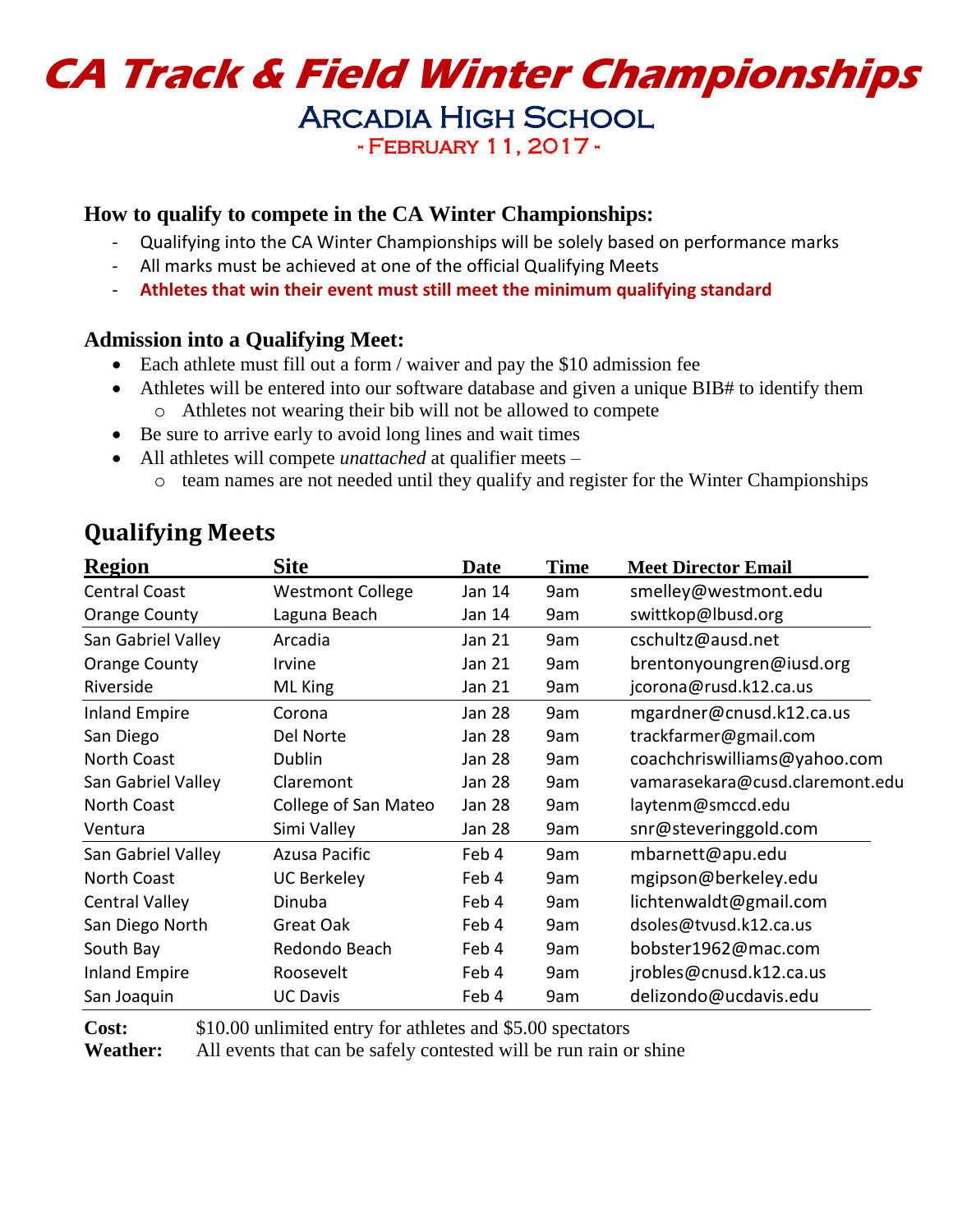# **ORDER OF EVENTS:**

#### **Running Events:**

1500m 60m Hurdles 60m Dash 600m \*DMR (1200-400-800-1600) SMR (100-100-200-400) 4x800m Relay 300m 3000m 4x200m Relay

#### **Field Events:**

Long Jump Triple Jump (follows LJ) High Jump Pole Vault Shot Put \*Weight Throw (follows SP)

(4) attempts for all horizontal events

#### **\* DMR and Weight Throw not contested at qualifier meets**

- A rolling time schedule will be used for all events; athletes must follow the progress of the meet

## **Qualifying into the CA Winter Championships:**

Qualifying into the CA Winter Championships will be solely based on performance marks, and must be achieved at one of the official Qualifying Meets. Athletes that win their event must still meet the minimum qualifying standard. Athletes may compete in multiple qualifying meets

If an athlete meets the minimum qualifying standards (see chart below) at one of the qualifying meets, that athlete will be invited to compete in the CA Track & Field Winter Championships

| <b>EVENT</b>          | <b>BOYS</b>   | <b>GIRLS</b>  |
|-----------------------|---------------|---------------|
| 60m Dash              | 7.50          | 8.55          |
| 60m Hurdles           | 9.20          | 11.30         |
| 300m                  | 37.70         | 44.60         |
| 600m                  | 1:30.00       | 1:44.50       |
| 1500m                 | 4:20.00       | 5:20.00       |
| 3000m                 | 9:30.00       | 11:20.00      |
| 4x200m Relay          | 1:36.00       | 1:54.00       |
| SMR (1-1-2-4)         | 1:40.00       | 2:00.00       |
| 4x800m Relay          | 8:40.00       | 10:30.00      |
| *DMR (12-4-8-16)      | 11:40.00      | 13:40.00      |
| Long Jump             | $19 - 8$      | $15 - 6$      |
| Triple Jump           | 40-10         | $32 - 10$     |
| High Jump             | $6-0$         | $5-0$         |
| Pole Vault            | $13 - 6$      | $10 - 0$      |
| <b>Shot Put</b>       | $46 - 6$      | $33 - 10$     |
| 25/20 Wt              | <b>INVITE</b> | <b>INVITE</b> |
| Heptathlon/Pentathlon | <b>INVITE</b> | <b>INVITE</b> |

\* No need to compete in DMR to qualify. However, all 4 members must sign up at qualifier meet and be able to meet at-large standard

Relay members must be from the same High School – **NO ALL-STAR TEAMS!!**